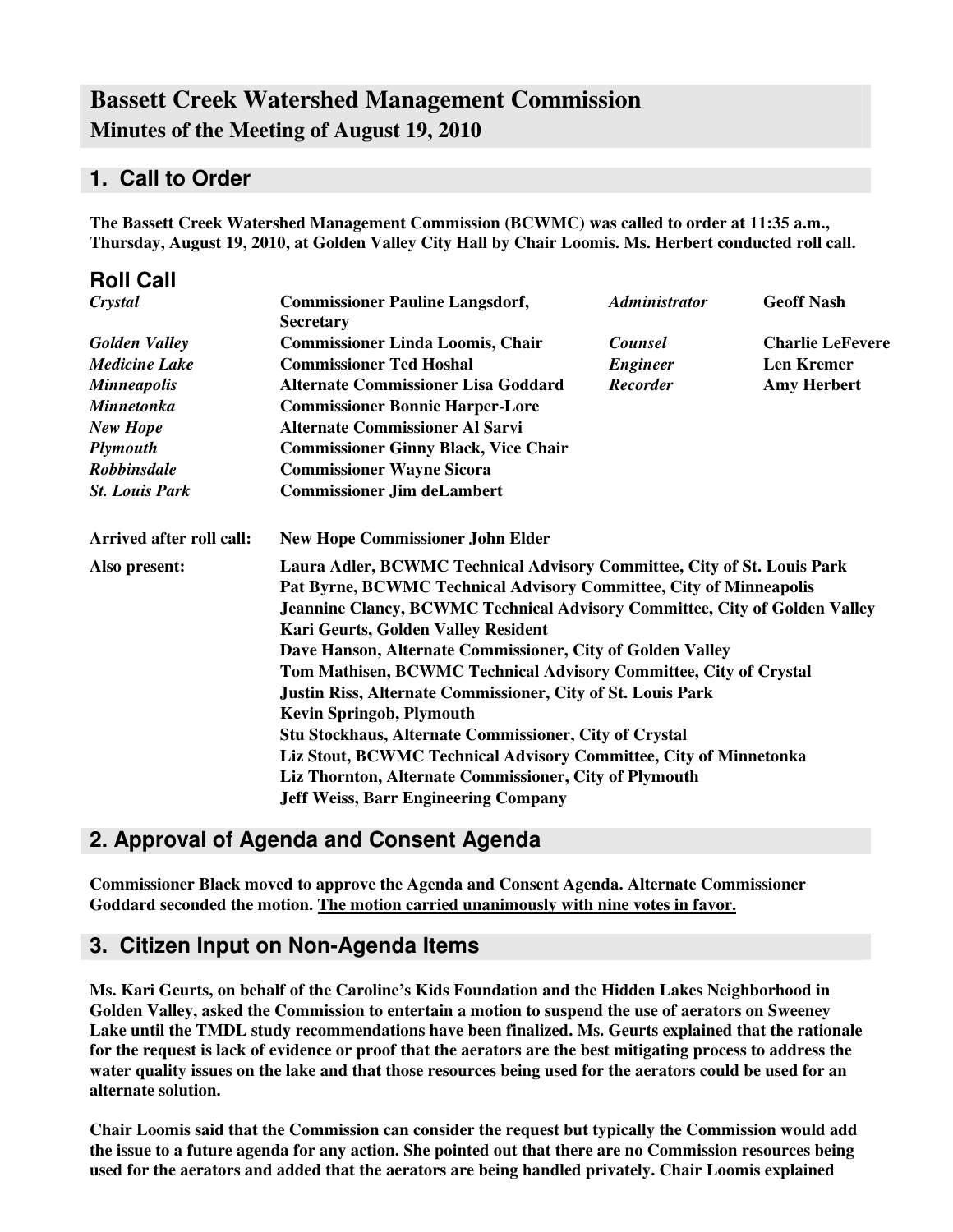that if the use of the aerators was suspended it would not mean that there would be BCWMC money for **other action. Commissioner Black commented that the BCWMC likely doesn't have authority over the aerators and that instead the authorizing body is likely the Minnesota Department of Natural Resources (DNR).**

**Mr. Kremer confirmed that aeration systems are regulated by the DNR. Chair Loomis stated that the** Commission would not be able to take action over the use of the aerators. Mr. Kremer commented that the Commission would not be able to take action but there would be a possibility of an MS4 taking action in the future since testing of the lake will be required in the future, such as for the 2011 MS4 permit. He **said that testing can't occur when the aerators are operating.**

**Ms. Loomis stated that when the Commission adds the topic to a future meeting agenda the Commission will notify Ms. Geurts and the Caroline's Kids Foundation and a contact for the Hidden Lakes neighborhood.**

### **4. Administration**

- **A. Presentation of the July 15, 2010, BCWMC meeting minutes. Approved under the Consent Agenda.**
- **B. Presentation of the Financial Statement. Approved under the Consent Agenda.**

**The general and construction account balances as reported in the August 2010 Financial Report:**

| <b>Checking Account Balance</b>                      | 552,788.44   |
|------------------------------------------------------|--------------|
| <b>TOTAL GENERAL FUND BALANCE</b>                    | 552,788.44   |
|                                                      |              |
| <b>Construction Account Cash Balance</b>             | 2,971,562.95 |
| Investment due 10/18/2010                            | 533,957.50   |
| TOTAL CONSTRUCTION ACCOUNT BALANCE                   | 3,505,520.45 |
| -Less: Reserved for CIP projects                     | 2,712,691.88 |
| Construction cash/investments available for projects | 792,828.57   |

**C. Presentation of Invoices for Payment Approval.**

#### **Invoices:**

- **i. Kennedy & Graven – Legal Services through June 30, 2010 - invoice for the amount of \$1,751.22.**
- **ii. Barr Engineering Company – Engineering Services through July 30, 2010 invoice for the amount of \$57,731.27.**
- **iii. Watershed Consulting, LLC – Administrator Services through July 31, 2010 – invoice for the amount of \$2,627.09.**
- **iv. Amy Herbert – July Administrative Services - invoice for the amount of \$1,775.38.**
- **v. D'amico Catering – August 2010 meeting catering – invoice for the amount of \$384.74.**
- **vi. Shingle Creek – Joint Sponsorship of Metro Blooms Rain Garden Workshops – invoice for the amount of \$2,000.00.**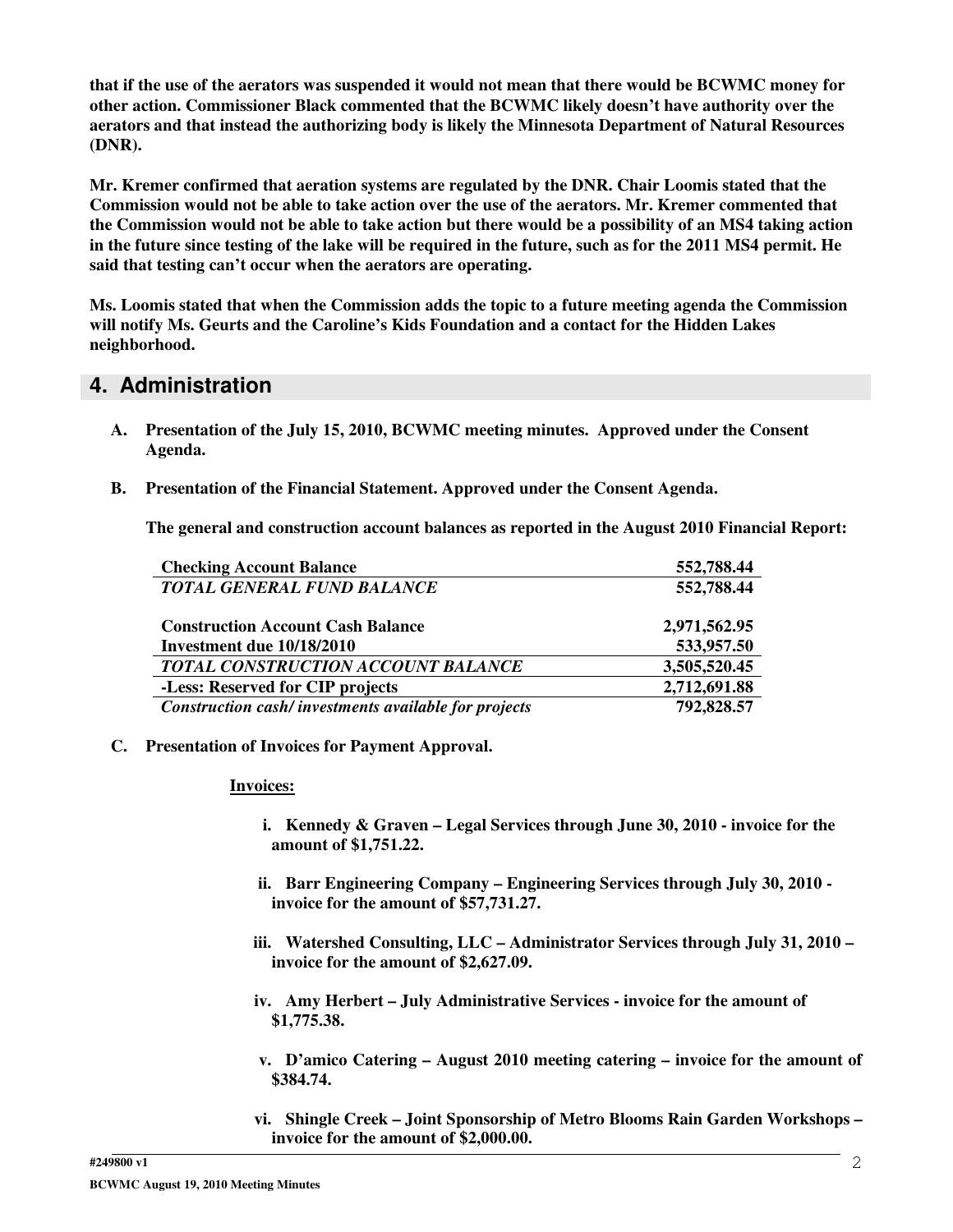**Commissioner Black requested a separate breakout of Barr Engineering's cost per feasibility study and said the information can be e-mailed to her. Mr. Kremer said he can get that information to the Commission. Commissioner Black moved to approve payment of the invoices. Commissioner Hoshal seconded the motion. The motion carried unanimously.**

# **5. Public Hearing**

**Chair Loomis explained that today's public hearing was being held in order to receive public testimony and comments of member cities regarding the proposed major plan amendment to the BCWMC's** *Watershed Management Plan***, which comprised the following proposed Capital Improvement (CIP) projects:**

- **Restore the Main Stem of Bassett Creek in the City of Golden Valley from Wisconsin Avenue to Rhode Island Avenue and from Duluth Street to the Golden Valley – Crystal boundary.**
- Restore the channel of the North Branch of Bassett Creek in the City of Crystal from 32<sup>nd</sup> Avenue **North to Douglas Drive North.**

**[Commissioner Elder arrived].**

**Mr. Jeff Weiss gave a presentation that summarized the draft feasibility report for the Main Stem restoration project. He noted that the project's cost estimate of \$610,800 as documented in the feasibility** study, is lower than the estimate in the current CIP because the project scope was revised to not include **the restoration of reach two of the Main Stem. This reach was not included because the City** communicated that it is not ready to implement the project on that reach of the Creek. He added that the **cost estimate includes design and construction costs and factors in costs related to some right-of-way acquisition from commercial properties, costs related to testing of excavated materials and a conservative estimate of 50% of excavated materials needing to be handled as hazardous materials, costs related to an archeological investigation, and the identification of four additional restoration sites along the Main Stem.**

Mr. Weiss stated that he recommends that the Commission take action to move the project forward and to **modify the Commission's CIP to reflect the change in the project cost estimate.**

**Commissioner Black noted that there were discrepancies between the text and tables one and two regarding the tree loss number. She commented that the text of the report and the appendix do not address whether there would be any wetland mitigation necessary and if there would be a project cost associated with mitigation. Mr. Kremer responded that for both projects being discussed today the** Engineer anticipates that the stream restoration will self mitigate the wetland loss and that there will be no **mitigation costs. He said that the information can be included in the report. Commissioner Black asked if** the City agrees with the additional sites included in the project. Ms. Clancy replied that the City has not had time to review the information in detail and would like the opportunity to do so. Commissioner Black added that the text of the report doesn't delineate which sites are the four new ones and she would like the **report to include that information.**

**Commissioner Black commented on the report's assumption that 50% of the soils would be found to be contaminated and asked what contaminates the soils. Mr. Kremer responded that the assumption was** based on the history of projects in Golden Valley and what the City has encountered in the past regarding the amount of contaminated soils it has had to deal with in projects such as street reconstruction and pond **excavation. He said the typical contamination found in soil samples has been PAH compounds. Ms.** Clancy asked how many soil samples were budgeted for the project. Mr. Weiss responded that the cost did not assume a certain number of samples. Ms. Clancy asked that the Engineer consider the number of sites **that should be sampled.**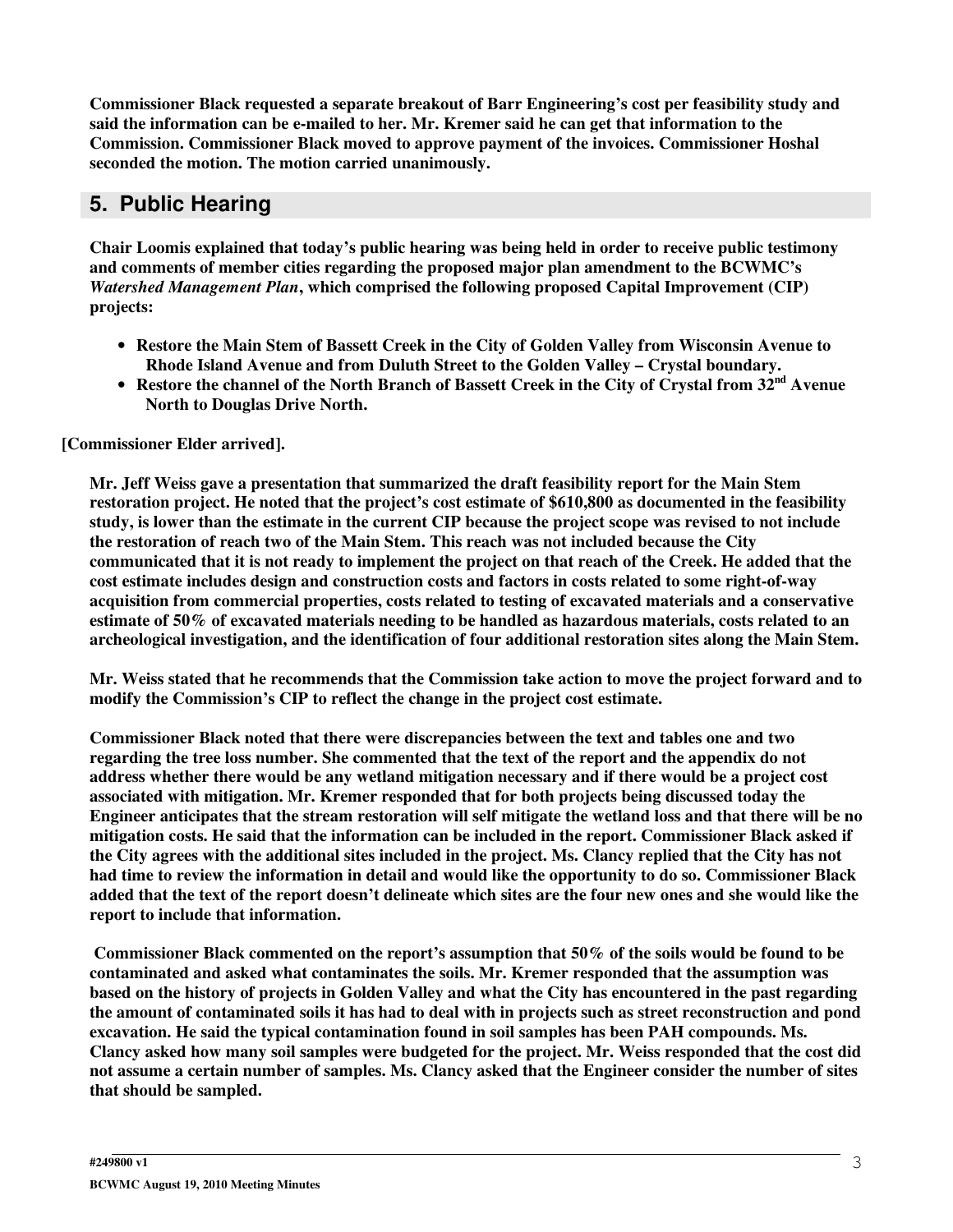**Commissioner Hoshal asked about the life expectancy of the restoration projects. Mr. Weiss responded** that it should be 25 years or more with the use of the rock vanes and the rip rap and that the biologs last **five years and by then vegetation should be established. Commissioner deLambert remarked that it would be helpful if the report included information explaining the yardage of contaminated soil that would need to be disposed of a hazardous material. Mr. Kremer stated that Barr Engineering can add the requested information to the feasibility study report prior to the BCWMC's September 23 rd public hearing on the projects.**

Mr. LeFevere remarked that in the past for CIP projects the Commission has entered into a contract with the City, which then acts as the implementing agency on the project. He added that the City, as part of its **contract, does the design and prepares the plans and specs. Mr. LeFevere said that if the Commission** wants to take upon itself the responsibility for creating a design at the level of detail being discussed by the **Commission, which has typically been the responsibility of the cities, then the Commission should clarify its role right away. Mr. Kremer said that as Commission Engineer he would not recommend the Commission take on that role and would instead recommend that the Commission follow the process it** has followed in the past and designate a City to complete the project. Mr. LeFevere commented that the **Commission doesn't typically see the final design, specs, and bidding documents.**

**Commissioner Black requested that clarification on the contaminated soils be added to the report and to** add information on whether the costs for the cultural and historical investigation are included in the cost **estimate and that more information be added about the wetland mitigation and the assumptions made regarding those costs. Chair Loomis commented that there is a reference in the report to the North Branch and asked that the data and labels be reviewed for accuracy.**

**Chair Loomis opened the public hearing and asked for comments. Chair Loomis hearing no comments closed the public hearing.**

**Chair Loomis raised the issue of City of Golden Valley policy issues and Commission policy issues regarding inequities of the Commission paying the cost for Creek restoration when some cities have cost** share programs and some don't. She said there is also a potential issue given that some residents have **participated in channel restoration through the cost share program in Golden Valley and now the Commission is considering restoring the creek without resident participation in the cost. Chair Loomis** also raised the issue of maintenance of the restoration projects. She said she doesn't have a problem with having the projects in the BCWMC's CIP but she isn't sure that the City of Golden Valley is willing to **move forward with the projects without City Council discussion of the policy issues. Commissioner Black** remarked that she is willing to put the projects on the Commission's CIP and to try to have the City and **the Commission work out the policy issues.**

**Commissioner Black moved to approve this project as part of the proposed major plan amendment and to forward the project as part of the amendment to the Minnesota Board of Water and Soil Resources (BWSR) for final approval. Alternate Commissioner Goddard seconded the motion. The motion carried unanimously with nine votes in favor.**

**[Commissioner Elder replaced Alternate Commissioner Sarvi as the voting member for the City of New Hope for the remainder of the meeting].**

**Mr. Weiss gave a presentation that summarized the North Branch restoration project. He reported that** the cost estimate is \$896,900, which is larger than the estimate in the BCWMC's current CIP for the **reasons that the new estimate includes four additional sites compared to the number of sites included in** the City's streambank inventory and that there is a contingency built in to ensure that there is enough money to complete the project. He said that this project also assumed that 50% of the soils would have **to be disposed of off site. Mr. Weiss explained that the cost estimate includes construction easement costs of \$20,000, or \$1,000 per site. He said that Barr Engineering recommends that the Commission take action to move forward with the project and to revise the Commission's CIP to reflect the**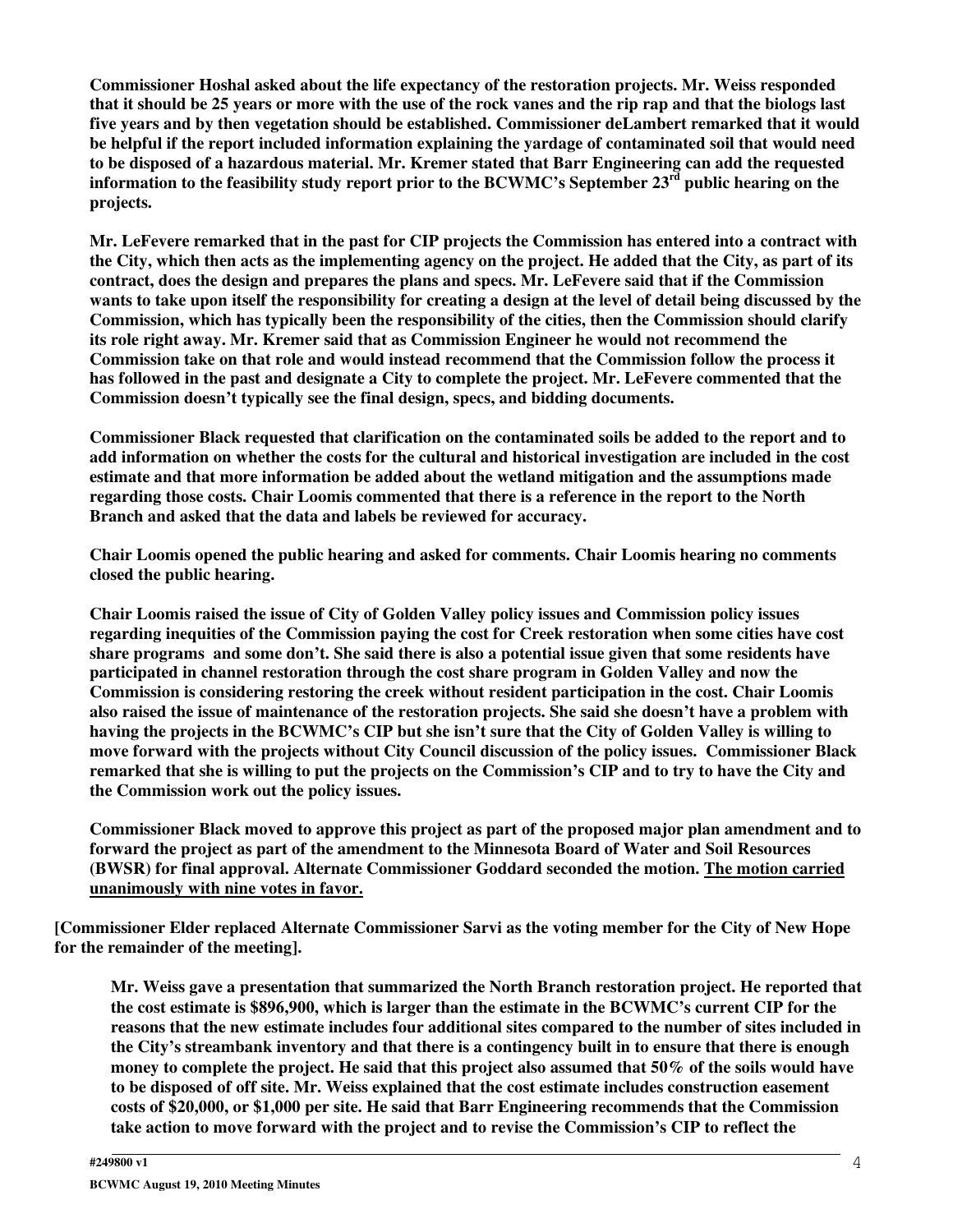**increased cost estimate.**

**Mr. Mathisen commented that the assumption that 50% of the soils would be contaminated and would** have to be disposed of off site seems very conservative and asked that Barr Engineering take a hard look to see if that assumption could be reduced to  $30\%$ . Mr. Kremer said that  $50\%$  is based on input **from the City of Golden Valley and therefore he thinks that 50% is a good assumption.**

**Commissioner Black asked the Commission Engineer to provide for the September meeting information on how much money the BCWMC will be receiving in grant funds and how much money is in the Commission's CIP Reserve since these projects will be partially funded by the reserve and grant funds.**

**Commissioner Hoshal commented on a detail on page 14 of the report that discusses the Local Governmental Unit (LGU) of the project. He stated that the LGU should be identified as the City of Crystal. He also made a recommendation that the Commission budget 2% of a project's cost to educate the public on how to manage property in riparian zones. Chair Loomis remarked that a problem the City of Golden Valley has encountered with education programs is that property owners move. Commissioner Black requested that the feasibility report be updated to reflect consistency with the tree loss data, to include more details about the assumptions about wetland mitigation, and to identify the four additional sites and all the costs included in the cost estimate. Commissioner Hoshal commented that he would like to see the report discuss the project's tree replacement program. Mr. Weiss remarked that he assumed a two-to-one tree replacement for the project.**

**Chair Loomis opened the public hearing and asked for comments. Hearing no comments, Chair Loomis closed the public hearing.**

**Commissioner deLambert moved to approve the project as part of the proposed major plan** amendment and to add the project to the Commission's CIP and to forward the project as part of the **amendment to BWSR for final approval. Commissioner Elder seconded the motion. The motion carried unanimously with nine votes in favor.**

## **6. New Business**

**No New Business**

### **7. Old Business**

**A. Update on 2011 Clean Water Grant Fund Application. Mr. Kremer reported that the Commission Engineer investigated whether BWSR awarded points to grant applications based on the percentage of local participation in the project cost and found out that no points are awarded on that basis. He said his recommendation is that the Commission apply for no more than one**third of the projects' costs based on the total amount of funds available, which is 2.7 million for **the entire state of Minnesota. He reminded the Commission that the grant application deadline is September 15.**

**Mr. Kremer stated that at the July BCWMC meeting the Commission Engineer recommended that the Commission not apply for grant funding for the Wirth Lake outlet structure project because at that time it was uncertain whether the TMDL implementation plan would be approved in time to be eligible for grant funding. Mr. Kremer said he has spoken with Ms. Brooke Asleson of the MPCA who said the implementation plan would likely be approved in time for the project to be eligible for the grant. Mr. Kremer recommended that the BCWMC include the Wirth project in the grant application in addition to the Main Stem and North Branch projects recently discussed in the public hearing. Commissioner Black moved to approve staff to apply for grant**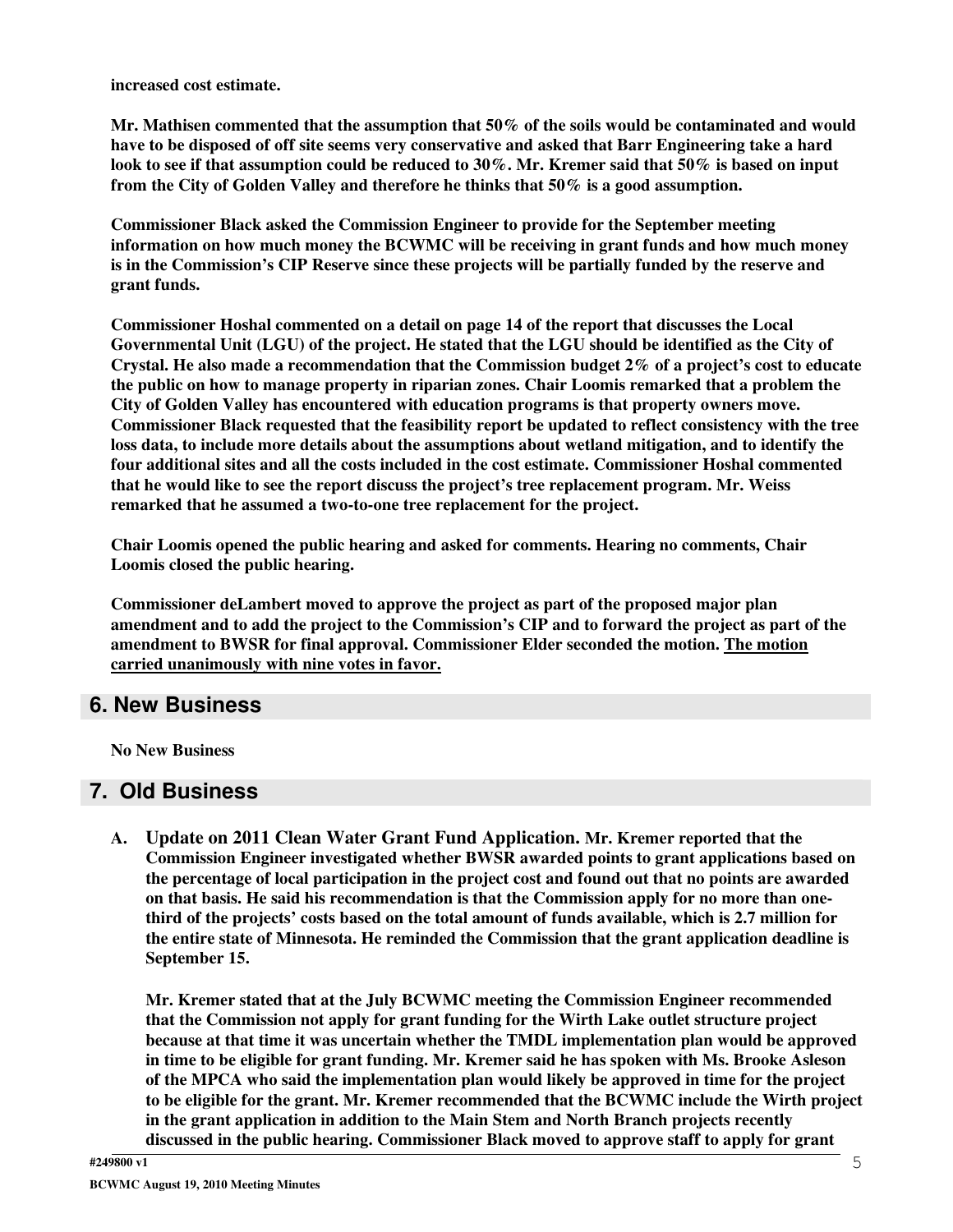**funding for the Wirth Lake outlet structure project in addition to the two restoration projects. Commissioner Harper-Lore seconded the motion. The motion carried unanimously with nine votes in favor.**

**B. Medicine Lake Outlet. Mr. Kremer reported that he attended the August 2 nd Medicine Lake City Council meeting to discuss the City's request that the Commission investigate whether the Medicine Lake Dam releases water too quickly. Mr. Kremer said that the concerns expressed included that some people were having a hard time accessing parts of the lake requiring some residents to build out their docks to reach deeper water. Mr. Kremer said that the structure was** designed and built so that for all flows less than the ten-year level the water levels are about the **same as prior to the construction, meaning that modification has not affected water flow. Mr. Kremer explained that the issues with modifying the outlet structure are detailed in the memo in the meeting packet. He said that one of the most significant problems with modifying the ten-year** flood level is the easement issue and that action to modify the level would require the securing of **an easement from each property owner.**

**He said the Commission Engineer's recommendation is for the Commission to forward the issue to the TAC to review and develop recommended strategies responding to the technical issues.**

**Commissioner Elder reported that he also attended the council meeting and that there was a strong push from those people in attendance that the Commission dredge Medicine Lake. Mr. Kremer commented that the Commission did investigate adding to its CIP a project to dredge Medicine Lake that would improve water quality and provide better access to the lake. He said that the Commission asked the TAC to get more information from a contractor and ultimately the TAC recommended that the project not be considered by the Commission. Commissioner Black commented that the data clearly indicates that the times in which the residents are experiencing problems with the water levels are the times of drought and that she would be hesitant to change the outlet due to the potential issues for flooding. Chair Loomis said she feels it would be irresponsible for the Commission to raise the flood level of the lake.**

**Commissioner Harper-Lore moved to not forward the issue to the TAC. Commissioner Black seconded the motion and added the friendly amendment for the Administrator to draft a response letter to the City of Medicine Lake to communicate the Commission's findings. The motion carries with eight votes in favor and one vote against [City of Medicine Lake].**

- **C. Sweeney Lake Outlet. Mr. Kremer reported that at the July meeting the Commission requested additional information about right of way for the structure and Commission responsibility for replacement of the structure. He indicated that the City of Golden Valley owns the property that the current structure is on and the area is big enough to accommodate the new structure that would be built and no additional easements would be needed. He stated that the detailed information regarding Commission responsibility for the structure was in the memo from the Engineer included in the meeting packet. He also reported that the Commission Engineer contacted the DNR to find out what it would want in a letter requesting funding for the project from the Dam Safety Program. Commissioner Black moved to approve staff's recommendation that the TAC review the project, its prioritization, and project schedule as part of the annual CIP review and to authorize staff to prepare a letter to the Minnesota DNR requesting funding assistance from the Minnesota Dam Safety Program for construction of a new Sweeney Lake outlet structure. Commissioner Langsdorf seconded the motion. The motion carried unanimously with nine votes in favor.**
- **D. E. Coli Monitoring. Mr. Kremer stated that the Commission received a memo in the meeting packet summarizing the E. coli monitoring done cooperatively with the MPCA from 2008 to June 2010. He said there were six sites sampled along Bassett Creek, including four sites on the Main**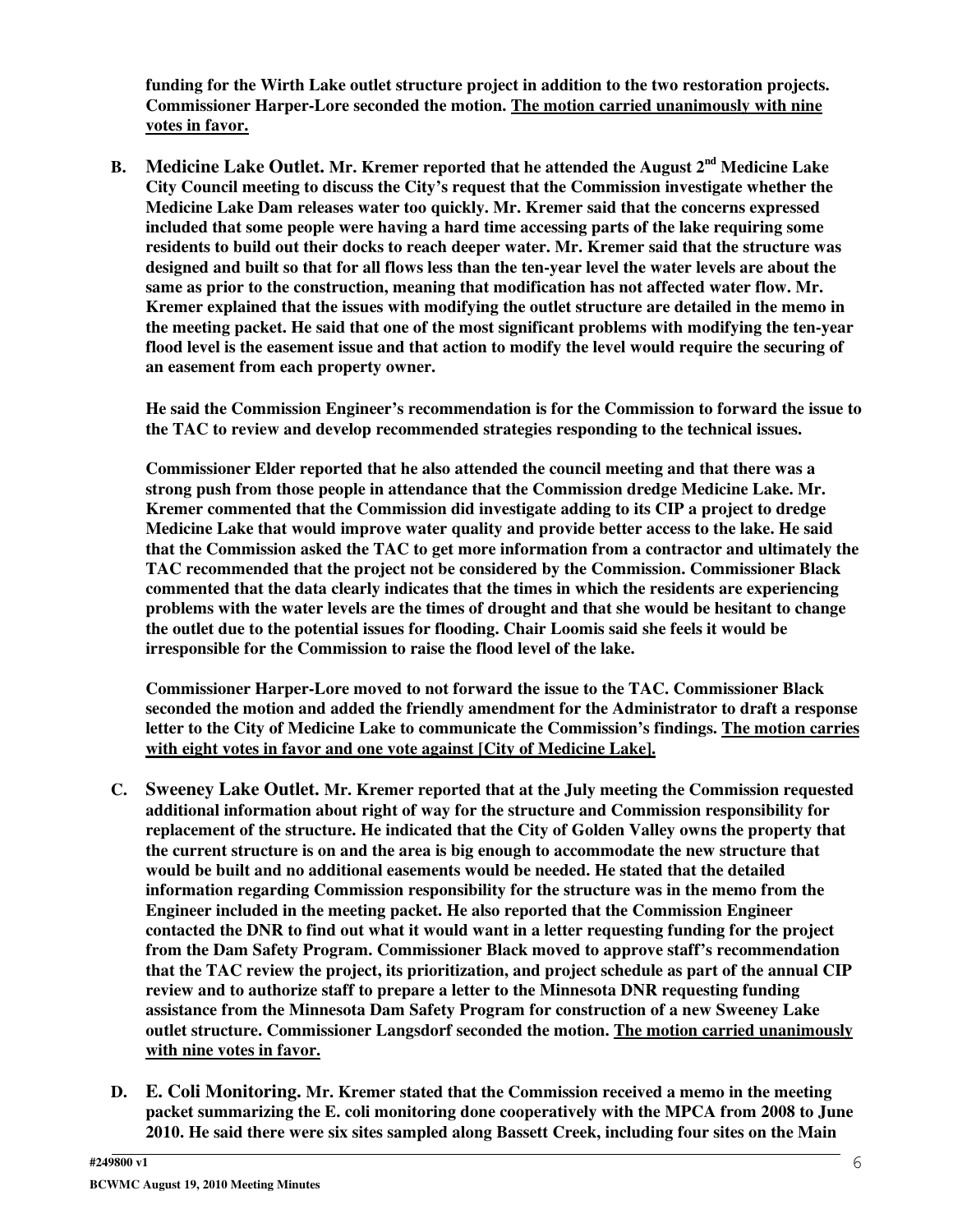Stem, one on Plymouth Creek, and one on the North Branch. He said the data will be used by the **MPCA in its Mississippi River E. coli study currently underway, which was the MPCA's purpose for the joint data collection.**

- **E. TMDL Updates:**
	- **i. Wirth Lake TMDL. Administrator Nash remarked that earlier in the meeting the BCWMC discussed adding the Wirth Lake outlet structure to the grant application and that there was no other news to report on this TMDL.**
	- **ii. Sweeney Lake TMDL. Administrator Nash reported that the MPCA would like more public involvement in the technical stakeholder meeting but the meeting hasn't been scheduled yet. Chair Loomis said she didn't understand the change in the purpose of the meeting from being a technical stakeholder meeting for the MS4s to discuss the MPCA's numbers for the external and internal load reductions to being a public meeting. Administrator Nash stated that he has sent an agenda to the MPCA regarding what the Commission wants to get out of the meeting and structured the agenda so it would be light on introductory information and would focus on the wasteload allocation issue and the differences between the MPCA's and the BCWMC's load allocations and would also focus on implementation issues.**
- **F. Discuss Commissioners' Roles in Watershed Management Plan Revision. Item tabled until the September BCWMC meeting since no immediate action was necessary and to allow for the participation of Commissioner Welch.**
- **G. Set Agenda for the September BCWMC TAC Meeting. Administrator Nash reported the TAC issues include the Sweeney Lake outlet for the TAC's review when it reviews the CIP and a discussion of standardization of monitoring methods and procedures. Chair Loomis said the TAC had also created a list of issues from the Next Generation Plan process and that the TAC had planned to tackle the issues one or two at a time at each meeting. Administrator Nash remarked that he would start that process by getting a memo out to the cities on the issues. Commissioner Elder said that Mr. Jason Quisberg or Mr. Guy Johnson would be bringing an issue that the City of New Hope would like the TAC to discuss. Chair Loomis asked Administrator Nash to make sure the City of New Hope gets the issue on the TAC meeting agenda.**
- **H. Education Committee Report. Commissioner Langsdorf reported that Commissioner Harper-Lore is heading up the Bassett Creek / BCWMC history project. Commissioner Harper-Lore reported that the Committee met with Deacon Warner and discussed his project and the Commission's project. She said that a history project subcommittee has been formed and will be co-chaired by herself and Commissioner Hoshal and also includes Commissioner Langsdorf, Alternate Commissioners Stockhaus and Thornton and Education Committee members Mary Karius and Margie Virgoren.**

**Commissioner Black reported that the Commission received an education grant application for the creation of a rain garden on private, residential property. The Commission discussed the issue of funding projects on private property and discussed the BCWMC's education grant criteria. Commissioner Black moved to deny the application for grant funding due. Commissioner Elder seconded the motion. The motion carried with eight votes in favor and one vote against [City of Medicine Lake]. Alternate Commissioner Goddard asked if the** Commission will change its criteria so that it is clear that these types of projects are not eligible for **grant funding. Commissioner Black responded yes.**

**I. Merging the CIP and the TMDL Project Lists. Administrator Nash reported that there is a memo** on the issue in the meeting packet and that the item should be deferred until after the TAC has a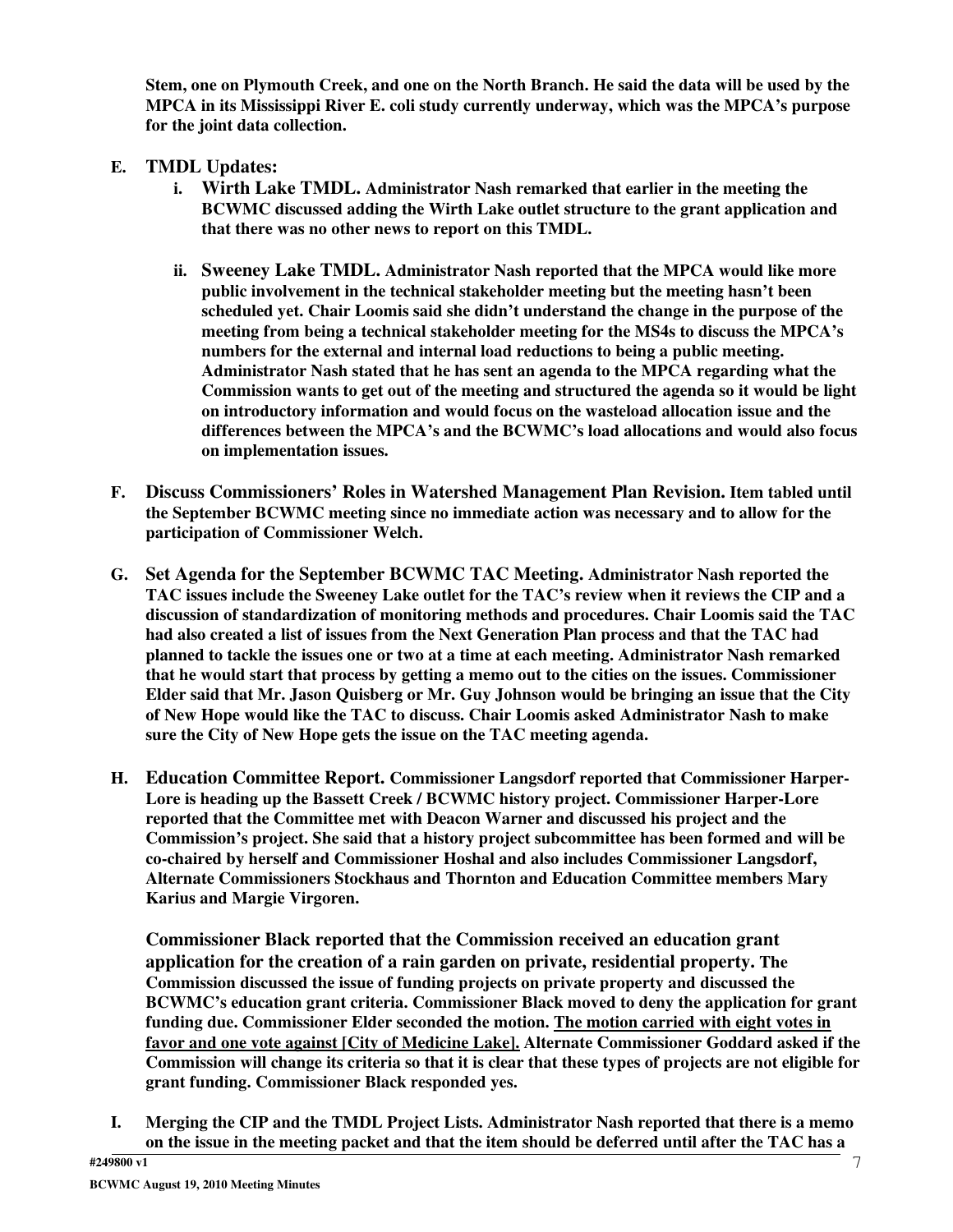**chance to take it up.**

- **J. Hennepin County's Consideration of Alternate Funding Methods for the CIP.**
	- **Administrator Nash reported that the Commission received a memo dated August 4 th signed by Carl Michaud, Director of the Hennepin County Department of Environmental Services. He said that the issue is that some of the Hennepin County commissioners are sensitive to raising taxes for somebody else and asked County Staff to look at alternate funding mechanisms of Watershed Management Organizations. Administrator Nash said the memo describes some alternatives that could be investigated further. Administrator Nash explained that Joel Settles of Hennepin County would like feedback from the Commission. Mr. LeFevere commented that if the County is pushing restructuring and if the Commission is interested in restructuring, then now may be the time for the Commission to pursue the issue. Commissioner Elder stated that he would be willing to sit down with County Commissioner Opat to discuss the BCWMC with him.**

**Commissioner Black commented that she is open to a discussion of a potential change in structure and she would want the Commission to be part of that discussion. She suggested that the Commission communicate to the County that the BCWMC appreciates the memo and would be interested in talking further and would be willing to participate in a County-led forum of Watershed Management Organizations (WMOs) to discuss the issue. Commissioner Hoshal suggested that the BCWMC contact the Minnesota Association of Watershed Districts (MAWD) and the League of Minnesota Cities to see if they have positions on the issue. Commissioner Elder** asked if the issue has to be handled right away or if the Commission could take action after the **election season.**

**Chair Loomis recommended that the BCWMC respond to the County stating that the BCWMC appreciates the memo and would be willing to discuss the ideas further and would be willing to participate in a joint discussion with other WMOs. Mr. LeFevere stated that it would be nice for the Commission to have a one-page working paper on the issue for commissioners to use in communication with their city councils. Chair Loomis directed Administrator Nash to put together the working memo and the letter to the County.**

## **7. Communications**

- **A. Chair:**
	- **i. Chair Loomis reported that there was an article in the Pioneer Press recently about what Ramsey Conservation District is doing with a couple of lakes and that she would hand around copies.**
- **B. Administrator: Administrator Nash reviewed his Administrator's Report with the Commission**
- **C. Commissioners:**
	- **i. Commissioner Black stated that Alternate Commissioner Hanson did not receive a response to his comments on the Sweeney Lake TMDL and would like a copy of how the comments were responded to. Chair Loomis said the Commission has authorized that the draft Sweeney Lake TMDL go to the MPCA and that the comments can be addressed during the public comment period. Commissioner Black requested that the Commission send a letter to Alternate Commissioner Hanson.**
	- **ii. Commissioner Hoshal reported that he was appointed as the BCWMC Commissioner for Medicine Lake on August 2 nd .**